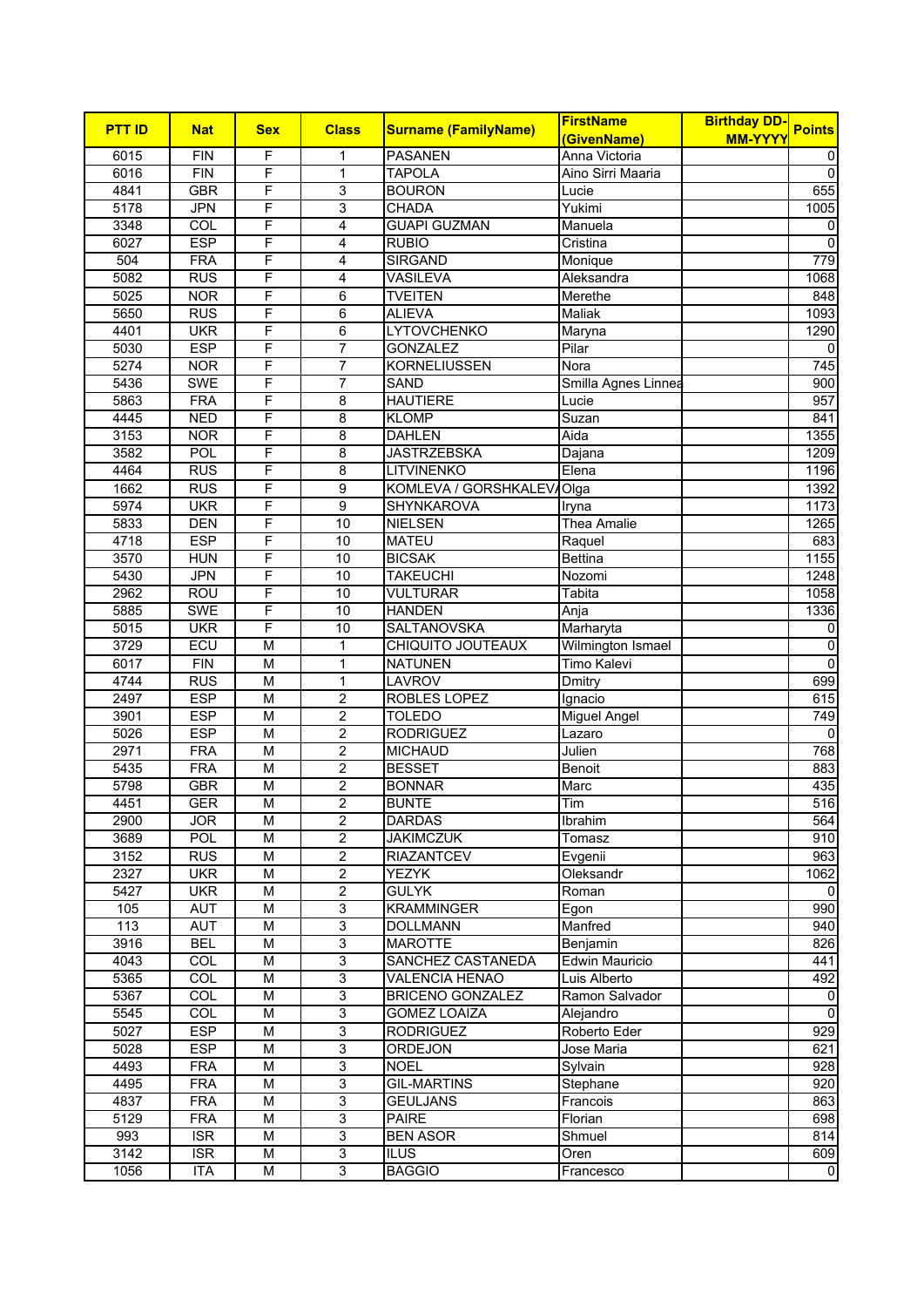| 5002 | <b>ROU</b>              | M | 3                       | <b>DIRLEA</b>                              | loan                   | 732              |
|------|-------------------------|---|-------------------------|--------------------------------------------|------------------------|------------------|
| 4723 | <b>RUS</b>              | M | $\overline{3}$          | <b>TOPORKOV</b>                            | Vladimir               | 1035             |
| 4949 | <b>RUS</b>              | M | 3                       | <b>GALIAKBEROV</b>                         | Rail                   | 781              |
| 3106 | <b>UKR</b>              | M | 3                       | <b>PETRUNIV</b>                            | Vasyl                  | 1190             |
| 2552 | <b>VEN</b>              | M | 3                       | QUIJADA OROZCO                             | Roberto Antonio J.     | 0                |
| 2992 | COL                     | M | 4                       | <b>CRISTANCHO PATARROY GRafael Antonio</b> |                        | 0                |
| 5544 | COL                     | M | 4                       | <b>NUNEZ LARGO</b>                         | Omar Alfonso           | $\pmb{0}$        |
| 5029 | <b>ESP</b>              | M | $\overline{4}$          | <b>BENAVENTE</b>                           | Jorge Jose             | $\overline{0}$   |
| 6026 | <b>ESP</b>              | M | 4                       | <b>GONZALEZ</b>                            | <b>Iker</b>            | $\overline{0}$   |
|      |                         |   |                         |                                            |                        | 1076             |
| 885  | <b>INA</b>              | M | 4                       | <b>ASTAN</b>                               | Adyos                  |                  |
| 6058 | <b>INA</b>              | M | 4                       | <b>GUNAYA</b>                              | Yayang                 | 861              |
| 4709 | $\overline{\text{ISR}}$ | M | 4                       | <b>GABRIEL</b>                             | David                  | 711              |
| 5234 | <b>NOR</b>              | M | 4                       | <b>VEGSUND</b>                             | Sebastian Brandal      | 641              |
| 2530 | <b>ROU</b>              | M | 4                       | <b>IFROSA</b>                              | Petru                  | 879              |
| 5788 | <b>SWE</b>              | M | 4                       | <b>NORGREN</b>                             | <b>Bernt Magnus</b>    | 818              |
| 3623 | COL                     | M | $\overline{5}$          | CASTANEDA OSSA                             | Hector                 | $\mathbf 0$      |
| 5543 | COL                     | M | $\overline{5}$          | <b>COMBITA FARIAS</b>                      | Jorge Luis             | $\overline{0}$   |
| 5036 | <b>GBR</b>              | M | 5                       | <b>BULLEN</b>                              | Daniel                 | $\overline{713}$ |
| 5088 | <b>INA</b>              | M | $\overline{5}$          | <b>HARDIYANTO</b>                          | Tatok                  | 1063             |
| 5089 | <b>INA</b>              | M | 5                       | <b>SUTANTO</b>                             | Agus                   | 1119             |
| 4444 | <b>NED</b>              | M | $\overline{5}$          | <b>ROELOFS</b>                             | Sem                    | 710              |
| 5085 | <b>NED</b>              | M | 5                       | <b>VAN GRUNSVEN</b>                        | Gerardus               | $\overline{775}$ |
| 1461 | <b>NOR</b>              | M | 5                       | <b>URHAUG</b>                              | Tommy                  | 1349             |
| 5077 | <b>SWE</b>              | M | $\overline{5}$          | <b>OLSSON</b>                              | David Karl             | 636              |
| 4515 | CHI                     | M | $\overline{6}$          | PINO LORCA                                 | <b>Matias Nicolas</b>  | 1183             |
| 5547 | COL                     | M | 6                       | <b>CUCAITA VARGAS</b>                      | David Ernesto          | $\Omega$         |
| 468  | <b>ESP</b>              | M | $\overline{6}$          | <b>SEOANE ALCAZAR</b>                      | Alberto                | 1166             |
| 469  | <b>ESP</b>              | M | 6                       | <b>CASTILLO RODRIGUES</b>                  | Amalio                 | 734              |
| 470  | <b>ESP</b>              |   |                         |                                            |                        |                  |
|      |                         | M | 6                       | <b>RODRIGUEZ</b>                           | Francisco Mario        | $\Omega$         |
| 5123 | <b>FRA</b>              | M | 6                       | <b>HERRAULT</b>                            | Esteban                | 941              |
| 4612 | <b>GBR</b>              | M | 6                       | <b>PERRY</b>                               | Martin Robert          | 1092             |
| 4203 | <b>GER</b>              | м | 6                       | LAUE                                       | Tim                    | 1067             |
| 5074 | <b>GRE</b>              | M | 6                       | <b>CHATZIKYRIAKOS</b>                      | <b>Marios Kanellis</b> | 802              |
| 2089 | <b>ISR</b>              | M | 6                       | <b>GOFER</b>                               | Asaf Ayal              | 1019             |
| 5384 | <b>KAZ</b>              | M | 6                       | <b>USSENOV</b>                             | Kanat                  |                  |
| 5484 | POL                     | M | 6                       | <b>BRAK</b>                                | Slawomir Miroslaw      | 998              |
| 4924 | <b>RUS</b>              | M | 6                       | <b>GABDULLIN</b>                           | Mars                   | 850              |
| 3115 | $\overline{\text{SUI}}$ | M | 6                       | <b>KNEUSS</b>                              | Valentin               | 1111             |
| 1767 | <b>SWE</b>              | M | 6                       | <b>MOLANDER</b>                            | Peter                  | 956              |
| 4193 | <b>SWE</b>              | М | 6                       | <b>AZULAY</b>                              | Michael Robert Oskar   | 1047             |
| 5539 | <b>USA</b>              | M | 6                       | <b>SCHNEIDER</b>                           | <b>Edward Andrew</b>   | $\,0\,$          |
| 5317 | <b>ALG</b>              | М | 7                       | <b>MERAZKA</b>                             | Farid                  | $\mathbf 0$      |
| 5730 | <b>AUT</b>              | М | 7                       | <b>SCHEIBER</b>                            | Christian              | 937              |
| 2293 | <b>BEL</b>              | М | $\overline{7}$          | <b>DESPINEUX</b>                           | Ben Ashok              | 1267             |
| 2993 | COL                     | М | $\overline{7}$          | <b>VARGAS PIRAJAN</b>                      | Jose David             | 1083             |
| 4453 | <b>DEN</b>              | M | $\overline{7}$          | <b>HANSEN</b>                              | Rasmus Damkjeer        | 733              |
| 5217 | <b>ESP</b>              | M | 7                       | ROMERO PARRENO                             | Pablo                  | $\Omega$         |
| 5464 | <b>GBR</b>              | М | $\boldsymbol{7}$        | <b>BLAND</b>                               | Alexander              | 874              |
| 2979 | <b>JPN</b>              |   | $\boldsymbol{7}$        | <b>KANEKO</b>                              | Kazuya                 |                  |
|      |                         | М |                         |                                            |                        | 1205             |
| 4615 | <b>NED</b>              | M | $\overline{7}$          | <b>EIER</b>                                | Dustin                 | 794              |
| 1450 | <b>NGR</b>              | М | $\overline{7}$          | <b>OGUNSANYA</b>                           | Temitope Lanre         | 0                |
| 5022 | <b>NOR</b>              | М | $\overline{7}$          | <b>KOTENG</b>                              | Markus                 | 720              |
| 5442 | POL                     | М | $\overline{7}$          | <b>CHUDZICKI</b>                           | Maksym Hubert          | 1060             |
| 5443 | POL                     | М | $\overline{7}$          | <b>WLAZLO</b>                              | Wojciech Jaroslaw      | 0                |
| 4198 | <b>RUS</b>              | М | $\overline{7}$          | <b>ANIKANOV</b>                            | Vladimir               | 1259             |
| 1336 | $\overline{\text{SUI}}$ | М | $\overline{7}$          | <b>ROSENAST</b>                            | Thomas                 | 1180             |
| 4857 | <b>SWE</b>              | М | 7                       | <b>HANSSON</b>                             | Jonas                  | 936              |
| 5017 | <b>UKR</b>              | М | $\overline{7}$          | <b>OMELCHUK</b>                            | Bogdan                 | 932              |
| 5316 | <b>ALG</b>              | М | $\overline{\mathbf{8}}$ | <b>BELAKRI</b>                             | Bachir                 | 0                |
| 5318 | <b>ALG</b>              | М | 8                       | <b>BENKHALED</b>                           | Nassim                 | $\Omega$         |
| 188  | <b>BEL</b>              | М | $\overline{8}$          | <b>LEDOUX</b>                              | Marc Philippe          | 1465             |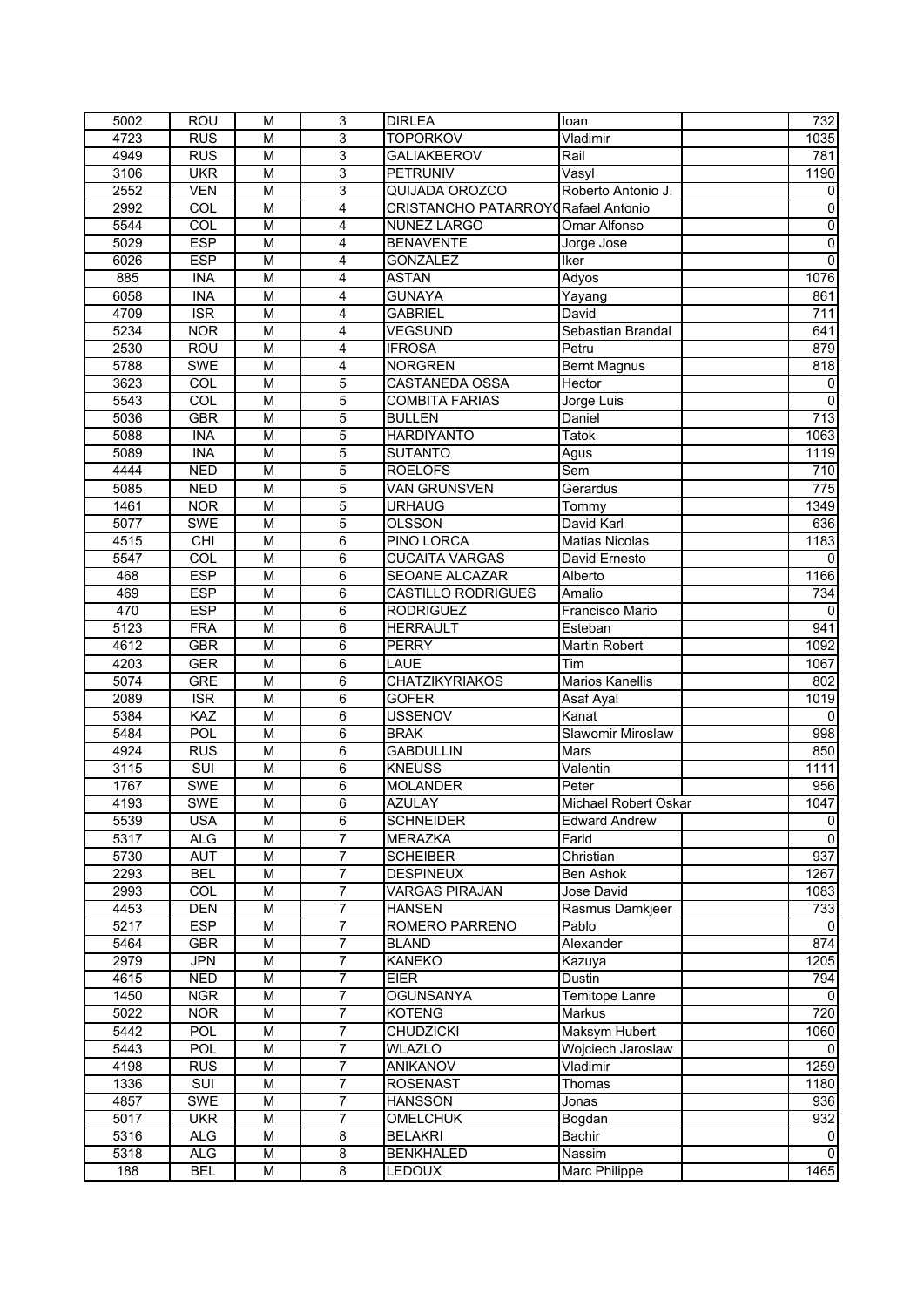| 5105        | ECU        | M                       | 8               | <b>VASQUEZ CORRAL</b>     | David Bernardo       | 952              |
|-------------|------------|-------------------------|-----------------|---------------------------|----------------------|------------------|
| 5034        | <b>ESP</b> | M                       | $\overline{8}$  | SABIO RUIZ                | Ricard               | 1092             |
| 3574        | <b>FRA</b> | M                       | 8               | <b>BOUVAIS</b>            | Thomas               | 1549             |
| 5128        | <b>FRA</b> | $\overline{\mathsf{M}}$ | $\overline{8}$  | <b>BERTHIER</b>           | Clement              | 1210             |
| 5270        | <b>FRA</b> | $\overline{\mathsf{M}}$ | 8               | <b>DEBEYSSAC</b>          | Elias                | 1385             |
| 4846        | <b>GBR</b> | M                       | 8               | <b>SHILTON</b>            | <b>Billy</b>         | 1423             |
| 4194        | <b>GER</b> | M                       | 8               | WITZGALL                  | Karl                 | 0                |
| 865         | <b>HUN</b> | M                       | $\overline{8}$  | <b>ZBORAI</b>             | Gyula Istvan         | 1400             |
| 4482        | <b>INA</b> | M                       | $\overline{8}$  | <b>ARITONANG</b>          | Leonardo             | 1068             |
| 4804        | <b>INA</b> | M                       | 8               | <b>MULYO</b>              | Banyu Tri            | 1191             |
|             | <b>INA</b> | M                       | $\overline{8}$  |                           |                      |                  |
| 4981        |            |                         |                 | ABDULLAH                  | <b>Abdul Malik</b>   | 980              |
| 4927        | <b>ITA</b> | M                       | 8               | <b>DE CHIARA</b>          | Samuel               | 1294             |
| 2980        | <b>JPN</b> | M                       | 8               | <b>TATEISHI</b>           | Arufuahirokazu       | 1138             |
| 4150        | <b>JPN</b> | M                       | 8               | <b>SHUKUNOBE</b>          | Takumi               | 1096             |
| 4936        | <b>NED</b> | M                       | 8               | VAN DER BURG              | Roy                  | 900              |
| 5168        | <b>NED</b> | M                       | $\overline{8}$  | <b>WASSINK</b>            | Devin Albert Jos     | 905              |
| 5021        | <b>NOR</b> | M                       | $\overline{8}$  | <b>JACOBSEN</b>           | Pablo                | 945              |
| 5023        | <b>NOR</b> | M                       | $\overline{8}$  | <b>JOHANSEN</b>           | Fredrik              | 932              |
| 5033        | <b>NOR</b> | $\overline{\mathsf{M}}$ | $\overline{8}$  | SALOMONSEN                | Steffen              | 913              |
| 2967        | <b>ROU</b> | M                       | 8               | <b>NICOLAE</b>            | Alyn Lulian          | 766              |
| 5630        | <b>ROU</b> | M                       | 8               | <b>BOROLEANU</b>          | Robert Marian        | $\mathbf{0}$     |
| 3946        | <b>RUS</b> | M                       | 8               | <b>IAKOVLEV</b>           | Artem                | 1284             |
| 3961        | <b>RUS</b> | M                       | 8               | <b>SAUNIN</b>             | Aleksei              | 1231             |
| 4729        | <b>RUS</b> | M                       | 8               | <b>KISLITSYN</b>          | Konstantin           | 900              |
| 5439        | <b>SWE</b> | M                       | $\overline{8}$  | <b>JENSEN WALLIN</b>      | Axel                 | $\overline{927}$ |
| 2778        | <b>UKR</b> | M                       | 8               | <b>NIKOLENKO</b>          | Maksym               | 1588             |
| 4738        | <b>UKR</b> | $\overline{\mathsf{M}}$ | $\overline{8}$  | <b>DIDUKH</b>             | Viktor               | 1737             |
| 5169        | <b>UKR</b> | M                       | 8               | MAI                       | Ivan                 | 1621             |
| 5848        | <b>UKR</b> | $\overline{\mathsf{M}}$ | 8               | <b>VAKARASH</b>           | Roman                | 1243             |
| 2121        | <b>ALG</b> | M                       | 9               | YESSAAD CHERIF            | Lakhdar              | 0                |
| 3310        | COL        | M                       | 9               | <b>CHINCHILLA RAMOS</b>   | <b>Julian Andres</b> | $\mathbf 0$      |
| 3950        | COL        | M                       | $\overline{9}$  | <b>JIMENEZ VELANDIA</b>   | Diego Armando        | 995              |
| 5038        | <b>GBR</b> | M                       | $\overline{9}$  | ALLEN                     | Craig Mark           | 961              |
|             | <b>GBR</b> | M                       | $\overline{9}$  | <b>STACEY</b>             | Joshua               | 1395             |
| 5858<br>874 |            | M                       | 9               | <b>BERECZKI</b>           |                      |                  |
|             | <b>HUN</b> |                         |                 |                           | Dezso                | 1438             |
| 5802        | <b>INA</b> | M                       | 9               | <b>KUSNANTO</b>           |                      |                  |
| 3933        | JPN        | M                       | 9               | <b>SUZUKI</b>             | Nobuyuki             | 1345             |
| 3157        | <b>NED</b> | M                       | 9               | <b>VAN DER ZANDEN</b>     | Bart                 | 1364             |
| 5171        | <b>NGR</b> | M                       | 9               | CHUKWUEMEKA               | Francis              | 1248             |
| 5426        | <b>UKR</b> | М                       | 9               | <b>KATS</b>               | Lev                  | 1428             |
| 5903        | <b>ALG</b> | M                       | 10              | <b>ZERIGUI</b>            | Madani               | $\pmb{0}$        |
| 5184        | <b>AUT</b> | М                       | 10              | <b>GARDOS</b>             | Krisztian            | 1607             |
| 5731        | <b>AUT</b> | М                       | 10              | <b>WIESENHOFER</b>        | Gustav               | 1103             |
| 4965        | CHI        | M                       | 10              | <b>VEGA GUTIERREZ</b>     | Alvaro Hernan        | 1131             |
| 5579        | CHI        | М                       | 10              | <b>ECHAVEGUREN FARIAS</b> | <b>Manuel Felipe</b> | 1173             |
| 5696        | <b>DEN</b> | M                       | 10              | <b>NIELSEN</b>            | <b>Martin Lund</b>   | 1329             |
| 478         | <b>ESP</b> | M                       | 10              | <b>RUIZ REYES</b>         | Jose Manuel          | 1582             |
| 2680        | <b>ESP</b> | М                       | 10              | CARDONA                   | Jorge                | 1581             |
| 5032        | <b>ESP</b> | М                       | 10              | <b>GARRIDO</b>            | Angel                | 1169             |
| 5794        | <b>ESP</b> | M                       | 10              | LOPEZ                     | Marlon               | 0                |
| 5795        | <b>ESP</b> | М                       | 10              | <b>MATARO</b>             | Edgar                | 1037             |
| 6028        | <b>ESP</b> | M                       | 10              | <b>CEPAS</b>              | Ander                | $\Omega$         |
| 4498        | <b>FRA</b> | М                       | 10              | <b>BOHEAS</b>             | Mateo                | 1614             |
| 5126        | <b>FRA</b> | М                       | 10              | <b>GRASSET</b>            | Benoit               | 1311             |
| 5337        | <b>GBR</b> | М                       | 10              | <b>THAKKER</b>            | Shae Sunjay          | 976              |
| 5663        | <b>GRE</b> | М                       | 10              | <b>DIAKOUMAKOS</b>        | Alexandros           | 1200             |
| 4011        | <b>INA</b> | М                       | $10$            | <b>JACOBS</b>             | David                | 1752             |
| 4466        | <b>INA</b> | M                       | 10              | <b>AKBAR</b>              | Komet                | 1389             |
|             |            |                         |                 |                           |                      |                  |
| 5185        | <b>ITA</b> | М                       | 10              | <b>CORDUA</b>             | Lorenzo              | 1327             |
| 3156        | <b>JPN</b> | М                       | 10              | <b>KAKITA</b>             | Nariaki              | 1369             |
| 4655        | <b>JPN</b> | М                       | $\overline{10}$ | <b>NAGASHITA</b>          | Naoya                | 1342             |